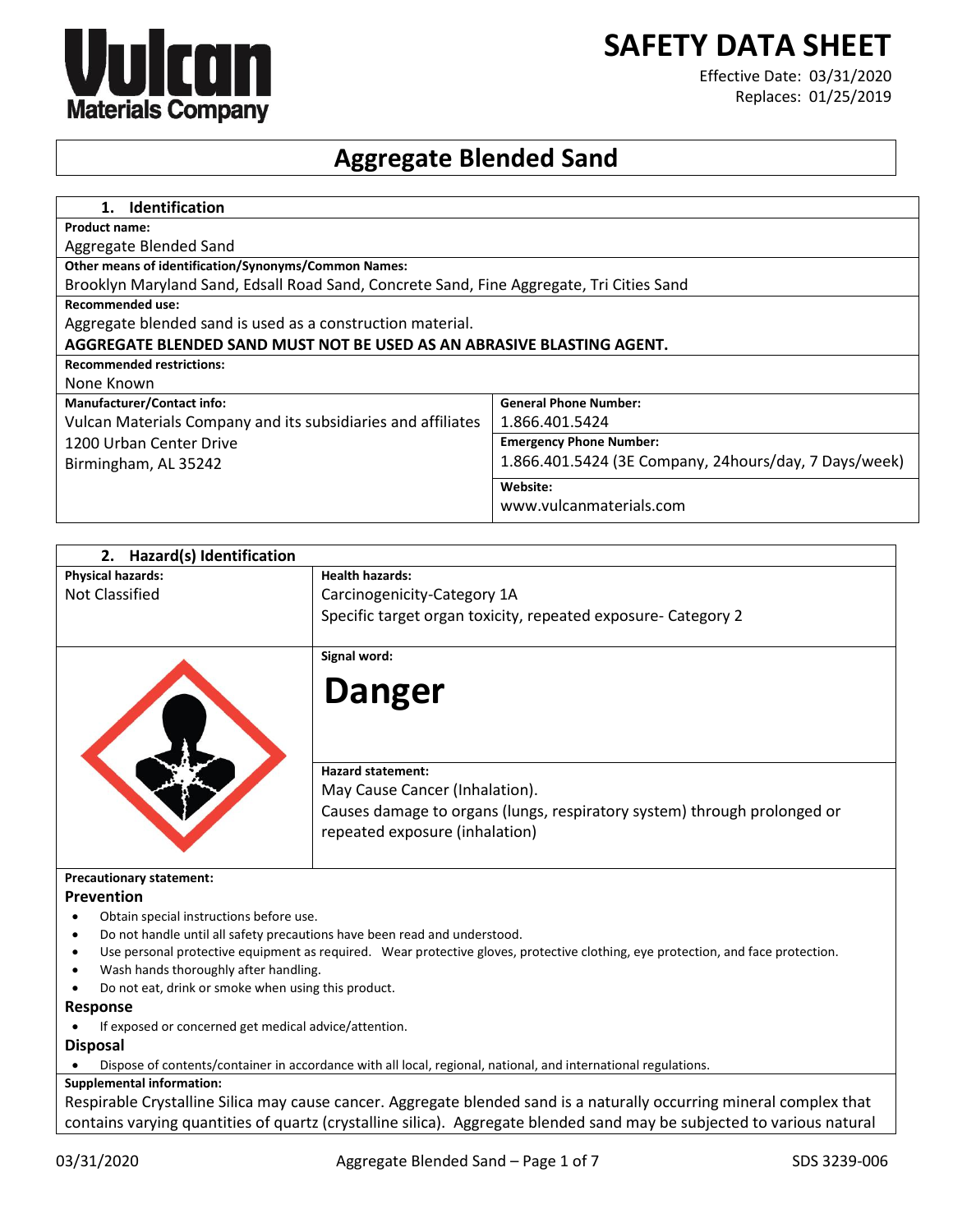or mechanical forces that produce small particles (dust) which may contain respirable crystalline silica (particles less than 10 micrometers in aerodynamic diameter). Repeated inhalation of respirable crystalline silica (quartz) may cause lung cancer according to IARC, NTP; ACGIH states that it is a suspected cause of cancer. Other forms of RCS (e.g., tridymite and cristobalite) may also be present or formed under certain industrial processes.

|  | 3. Composition/information on ingredients |  |
|--|-------------------------------------------|--|
|--|-------------------------------------------|--|

| <b>Chemical name</b>        | <b>CAS number</b> | %        |
|-----------------------------|-------------------|----------|
|                             |                   |          |
| Natural Sand                | None              | 60-90    |
| Granite                     | <b>None</b>       | $0 - 40$ |
| Traprock                    | <b>None</b>       | $0 - 40$ |
| Quartz (crystalline silica) | 14808-60-7        | ⋗Ί       |

#### **4. First-aid measures**

**Inhalation:**

Remove to fresh air. Dust in throat and nasal passages should clear spontaneously. Contact a physician if irritation persists or if breathing is difficult.

**Eyes:**

Immediately flush eye(s) with plenty of clean water for at least 15 minutes, while holding the eyelid(s) open. Occasionally lift the eyelid(s) to ensure thorough rinsing. Beyond flushing, do not attempt to remove material from eye(s). Contact a physician if irritation persists or later develops.

**Skin:**

Wash affected areas thoroughly with mild soap and fresh water. Contact a physician if irritation persists.

**Ingestion:**

If person is conscious do not induce vomiting. Give large quantity of water and get medical attention. Never attempt to make an unconscious person drink.

### **Most important symptoms/effects, acute and delayed:**

Dust may irritate the eyes, skin, and respiratory tract. Breathing respirable crystalline silica-containing dust for prolonged periods in the workplace can cause lung damage and a lung disease called silicosis. Symptoms of silicosis may include (but are not limited to) shortness of breath, difficulty breathing with or without exertion; coughing; diminished work capacity; diminished chest expansion; reduction of lung volume; right heart enlargement and/or failure.

**Indication of immediate medical attention and special treatment needed:**

Not all individuals with silicosis will exhibit symptoms of the disease. However, silicosis can be progressive and symptoms can appear even years after exposures have ceased. Persons with silicosis have an increased risk of pulmonary tuberculosis infection.

**For emergencies contact 3E Company at 1.866.401.5424 (24 hours/day, 7 days/week).**

# **5. Fire-fighting measures Suitable extinguishing media:** This product is not flammable. Use fire-extinguishing media appropriate for surrounding materials. **Unsuitable extinguishing media:** None known. **Specific hazards arising from the chemical:** Contact with powerful oxidizing agents may cause fire and/or explosions (see section 10 of SDS). **Special protective equipment and precautions for firefighters:** Use protective equipment appropriate for surrounding materials. **Fire-fighting equipment/instructions:** No unusual fire or explosion hazards noted. Not a combustible dust. **Specific methods:**

The presence of this material in a fire does not hinder the use of any standard extinguishing medium. Use extinguishing medium for surrounding fire.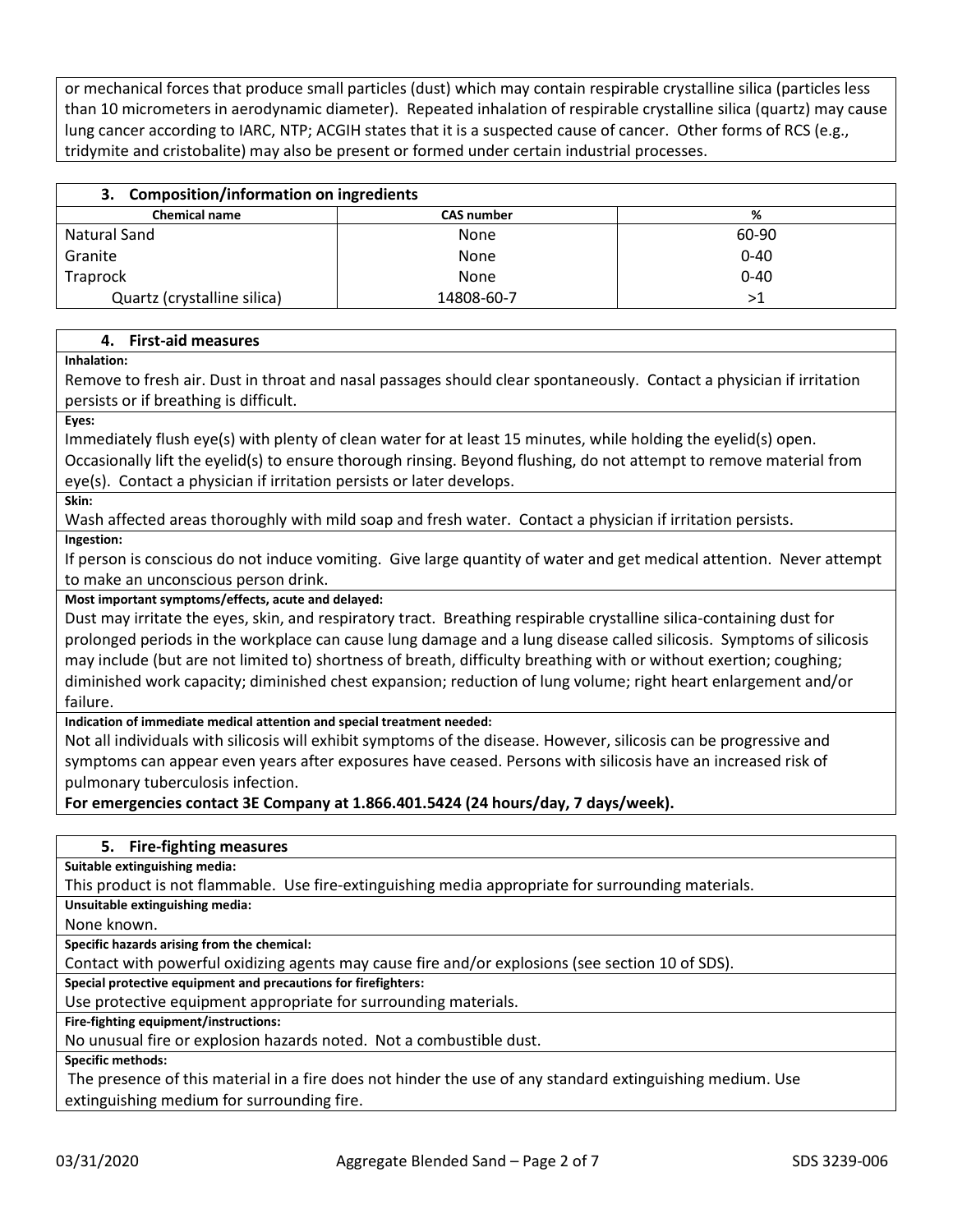#### **6. Accidental release measures**

**Personal precautions, protective equipment and emergency procedures:**

Persons involved in cleanup processes should first observe precautions (as appropriate) identified in Section 8 of this SDS. **For emergencies, contact 3E Company at 1-866-401-5424 (24 hours/day, 7 days/week)**.

#### **Environmental precautions:**

Prevent from entering into sewers or drainage systems where it can harden and clog flow.

#### **Methods and materials for containment and cleaning up:**

Spilled material, where dust is generated, may overexpose cleanup personnel to respirable crystalline silica-containing dust. Do not dry sweep or use compressed air for clean-up. Wetting of spilled material and/or use of respiratory protective equipment may be necessary.

## **7. Handling and storage**

**Precautions for safe handling:**

Respirable crystalline silica-containing dust may be generated during processing, handling, and storage. Use personal protection and controls identified in Section 8 of this SDS as appropriate.

### **AGGREGATE BLENDED SAND MUST NOT BE USED AS AN ABRASIVE BLASTING AGENT.**

**Conditions for safe storage, including any incompatibilities:**

Do not store near food, beverages, or smoking materials.

#### **8. Exposure controls/personal protection**

#### **Legend:**

NE = Not Established; PEL = Permissible Exposure Limit; TLV = Threshold Limit Value; REL = Recommended Exposure Limit; OSHA = Occupational Safety and Health Administration; MSHA = Mine Safety and Health Administration; NIOSH = National Institute for Occupational Safety and Health; ACGIH = American Conference of Governmental Industrial Hygienists

|                                        | OSHA/MSHA                                                                                                       | <b>ACGIH</b>                                                   | <b>NIOSH</b>              |
|----------------------------------------|-----------------------------------------------------------------------------------------------------------------|----------------------------------------------------------------|---------------------------|
| Component                              | <b>PEL</b>                                                                                                      | <b>TLV</b>                                                     | <b>REL</b>                |
| Particulates not otherwise classified  | 15 mg/m <sup>3</sup> (total dust)<br>5 mg/m <sup>3</sup> (respirable fraction)                                  | 10 mg/m3 (inhalable fraction)<br>3 mg/m3 (respirable fraction) | <b>NE</b>                 |
| Respirable dust containing silica      | 10 mg/m <sup>3</sup> ÷ (% silica + 2)                                                                           | Use Respirable Silica TLV                                      | Use Respirable Silica REL |
|                                        |                                                                                                                 |                                                                |                           |
| Total dust containing silica           | MSHA: 30 mg/m <sup>3</sup> ÷ (% silica + 3)                                                                     | <b>NE</b>                                                      | <b>NE</b>                 |
| Respirable Crystalline Silica (quartz) | OSHA: $0.05 \text{ mg/m}^3$ (PEL)                                                                               | 0.025 mg/m <sup>3</sup>                                        | 0.05 mg/m <sup>3</sup>    |
|                                        | OSHA: $0.025$ mg/m <sup>3</sup> (Action<br>Level)<br>MSHA: Use Respirable Dust<br>containing Silica PEL (above) |                                                                |                           |
| Respirable Tridymite and Cristobalite  |                                                                                                                 | 0.025 mg/m <sup>3</sup>                                        | 0.05 mg/m <sup>3</sup>    |
| (other forms of crystalline silica)    | OSHA: Use respirable crystalline                                                                                |                                                                |                           |
|                                        | silica PEL                                                                                                      |                                                                |                           |
|                                        | MSHA: 1/2 of respirable dust                                                                                    |                                                                |                           |
|                                        | containing silica PEL                                                                                           |                                                                |                           |

## **Exposure Guidelines:**

Total dust containing silica, respirable silica-containing dust and respirable crystalline silica (quartz) levels should be monitored regularly to determine worker exposure levels. Exposure levels in excess of allowable exposure limits should be reduced by all feasible engineering controls, including (but not limited to) wet suppression, ventilation, process enclosure, and enclosed employee workstations.

#### **Engineering Controls:**

Activities that generate dust require the use of general ventilation, local exhaust and/or wet suppression methods to maintain exposures below allowable exposure limits.

**Eye Protection:**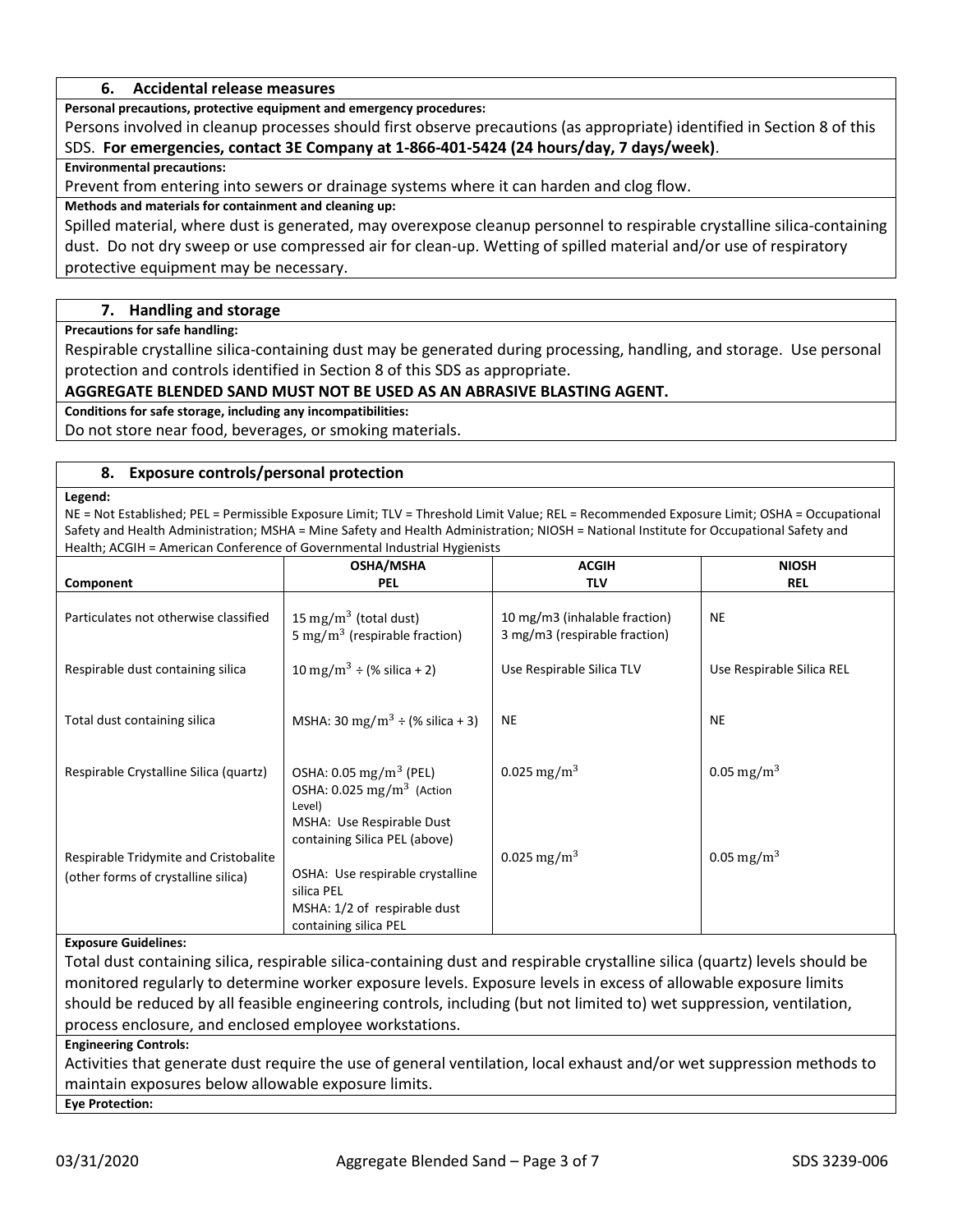Safety glasses with side shields should be worn as minimum protection. Dust goggles should be worn when excessively (visible) dusty conditions are present or are anticipated.

**Skin Protection (Protective Gloves/Clothing):**

Use gloves to provide hand protection from abrasion. In dusty conditions, use long sleeve shirts. Wash work clothes after each use.

## **Respiratory Protection:**

All respirators must be NIOSH-approved for the exposure levels present. (See NIOSH Respirator Selection Guide). The need for respiratory protection should be evaluated by a qualified safety and health professional. Activities that generate dust require the use of an appropriate dust respirator where dust levels exceed or are likely to exceed allowable exposure limits. For respirable silica-containing dust levels that exceed or are likely to exceed an 8-hour time- weighted average (TWA) of 0.25  $mg/m^3$ , a high efficiency particulate filter respirator must be worn at a minimum; however, if respirable silica-containing dust levels exceed or are likely to exceed an 8-hour TWA of 1.25  $mg/m^3$  an air-purifying, full-face respirator or equivalent is required. Respirator use must comply with applicable MSHA (42 CFR 84) or OSHA (29 CFR 1910.134) standards, which include provisions for a user training program, respirator inspection, repair and cleaning, respirator fit testing, medical surveillance and other requirements.

## **9. Physical and chemical properties**

## **Appearance:**

Angular or round multicolored particles.

| Aligular or Touriu multicolored particles. |                                          |                                       |
|--------------------------------------------|------------------------------------------|---------------------------------------|
| Odor:                                      | PH:                                      | <b>Decomposition temperature:</b>     |
| No odor.                                   | $7-9$                                    | Not applicable                        |
| Melting point/freezing point:              | Initial boiling point and boiling range: | Flash point:                          |
| Not applicable                             | Not applicable                           | Non-combustible                       |
| <b>Evaporation rate:</b>                   | Flammability:                            | Upper/lower flammability or explosive |
| Not applicable                             | Not applicable                           | limits:                               |
|                                            |                                          | Not applicable                        |
| Vapor pressure:                            | <b>Relative density:</b>                 | Solubility:                           |
| Not applicable                             | Not applicable                           | 0                                     |
| Partition coefficient: n-octanol/water.    | <b>Autoignition temperature:</b>         | Specific Gravity ( $H2O = 1$ ):       |
| Not applicable                             | Not applicable                           | $2.65 - 2.70$                         |

#### **10. Stability and reactivity**

#### **Reactivity:**

Not reactive under normal use.

**Chemical stability:**

Stable under normal temperatures and pressures.

**Possibility of hazardous reactions:**

None under normal use.

**Conditions to avoid (e.g., static discharge, shock or vibration):**

Contact with incompatible materials should be avoided (see below). See Sections 5 and 7 for additional information. **Incompatible materials:**

Silica ignites on contact with fluorine and is incompatible with acids, aluminum, ammonium salts and magnesium. Silica reacts violently with powerful oxidizing agents such as fluorine, boron trifluoride, chlorine trifluoride, manganese trifluoride, and oxygen difluoride yielding possible fire and/or explosions. Silica dissolves readily in

hydrofluoric acid producing a corrosive gas – silicon tetrafluoride.

## **Hazardous decomposition products:**

Respirable crystalline silica-containing dust may be generated. When heated, quartz is slowly transformed into tridymite (above 860°C/1580°F) and cristobalite (above 1470°C/2678°F). Both tridymite and cristobalite are other forms of crystalline silica.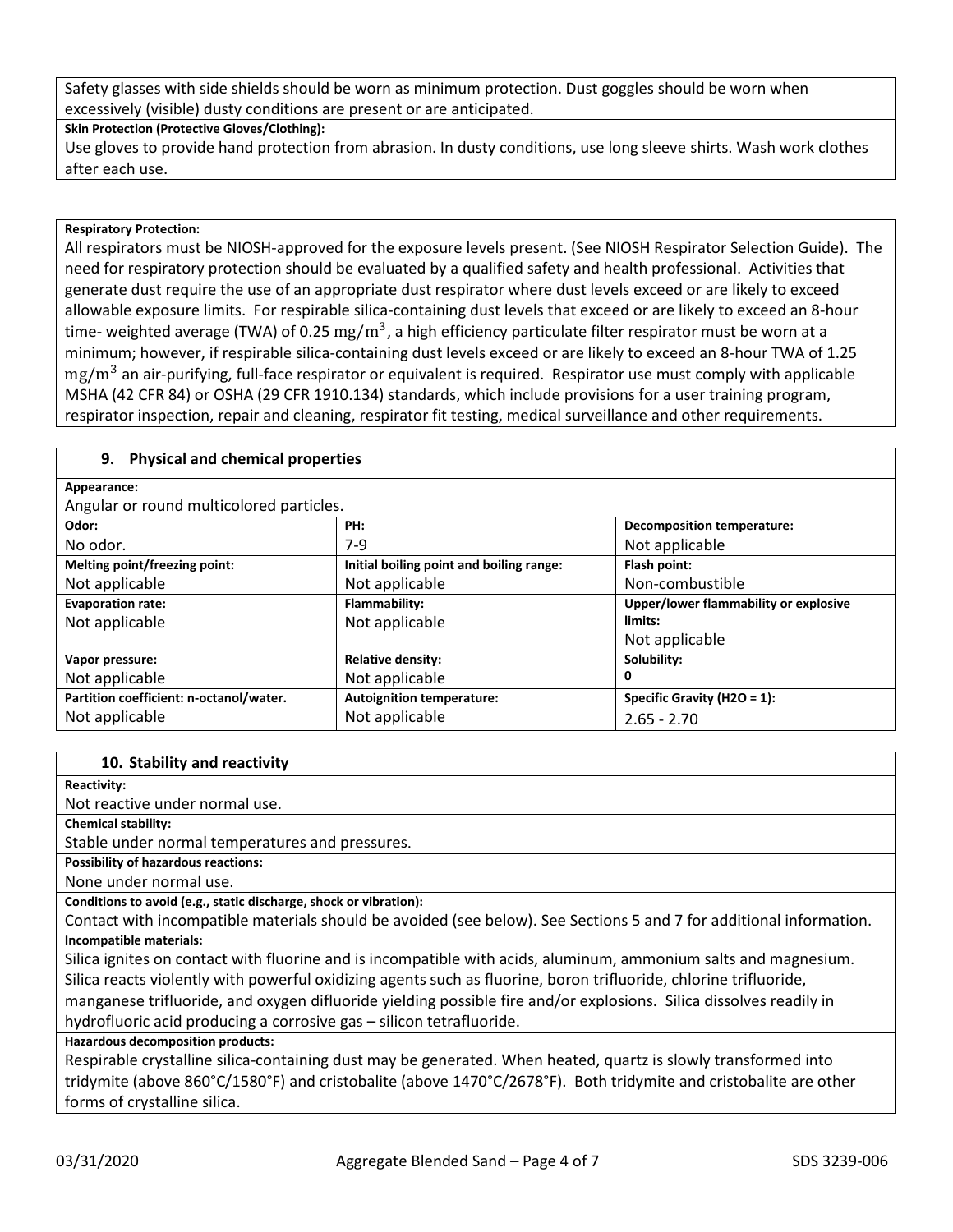## **11. Toxicological information**

**Primary Routes of Exposure:**

Inhalation and contact with the eyes and skin.

**Symptoms related to the physical, chemical, toxicological characteristics**

#### **Inhalation:**

Dusts may irritate the nose, throat and respiratory tract by mechanical abrasion. Coughing sneezing and shortness of breath may occur.

Symptoms of silicosis may include (but are not limited to) shortness of breath, difficulty breathing with or without exertion; coughing; diminished work capacity; diminished chest expansion; reduction of lung volume; right heart enlargement and/or failure. Persons with silicosis have an increased risk of pulmonary tuberculosis infection.

#### **Eye Contact:**

Dust particles can scratch the eye causing tearing, redness, a stinging or burning feeling, or swelling of the eyes with blurred vision.

#### **Skin Contact:**

Dust particles can scratch and irritate the skin with redness, an itching or burning feeling, swelling of the skin, and/or rash.

#### **Ingestion:**

Expected to be practically non-toxic. Ingestion of large amounts may cause gastrointestinal irritation including nausea, vomiting, diarrhea, and blockage.

#### **Medical Conditions Aggravated by Exposure:**

Irritated or broken skin increases chance of contact dermatitis. Pre-existing medical conditions that may be aggravated by exposure include disorders of the eye, skin and lung (including asthma and other breathing disorders). Smoking tobacco will impair the ability of the lungs to clear themselves of dust.

**Delayed and immediate effects and also chronic effects from short- and long-term exposure:**

Prolonged overexposure to respirable dusts in excess of allowable exposure limits can cause inflammation of the lungs leading to possible fibrotic changes, a medical condition known as pneumoconiosis.

Prolonged and repeated overexposure to high levels of respirable crystalline silica-containing dust may cause a chronic form of silicosis, an incurable lung disease that may result in permanent lung damage or death. Chronic silicosis generally occurs after 10 years or more of overexposure; a more accelerated type of silicosis may occur between 5 and 10 years of higher levels of prolonged and repeated overexposure. In early stages of silicosis, not all individuals will exhibit symptoms (signs) of the disease. However, silicosis can be progressive, and symptoms can appear at any time, even years after exposure has ceased.

Repeated overexposures to very high levels of respirable crystalline silica for periods as short as six months may cause acute silicosis. Acute silicosis is a rapidly progressive, incurable lung disease that is typically fatal. Symptoms include (but are not limited to): shortness of breath, cough, fever, weight loss, and chest pain.

Respirable dust containing newly broken crystalline silica particles has been shown to be more hazardous to animals in laboratory tests than respirable dust containing older crystalline silica particles of similar size. Respirable crystalline silica particles which had aged for sixty days or more showed less lung injury in animals than equal exposures to respirable dust containing newly broken particles of respirable crystalline silica.

There are reports in the literature suggesting that excessive respirable crystalline silica exposure may be associated with autoimmune disorders and other adverse health effects involving the kidney. In particular, the incidence of scleroderma (thickening of the skin caused by swelling and thickening of fibrous tissue) appears to be higher in silicotic individuals. To date, the evidence does not conclusively determine a causal relationship between silica exposure and these adverse health effects.

#### **Carcinogenicity:**

Epidemiology studies on the association between respirable crystalline silica exposure and lung cancer have had both positive and negative results. There is some speculation that the source, type, and level of exposure of respirable crystalline silica may play a role. Studies of persons with silicosis indicate an increased risk of developing lung cancer, a risk that increases with the level and duration of exposure. It is not clear whether lung cancer develops in nonsilicotic patients. Several studies of silicotics do not account for lung cancer confounders, especially smoking, which have been shown to increase the risk of developing lung disorders, including emphysema and lung cancer.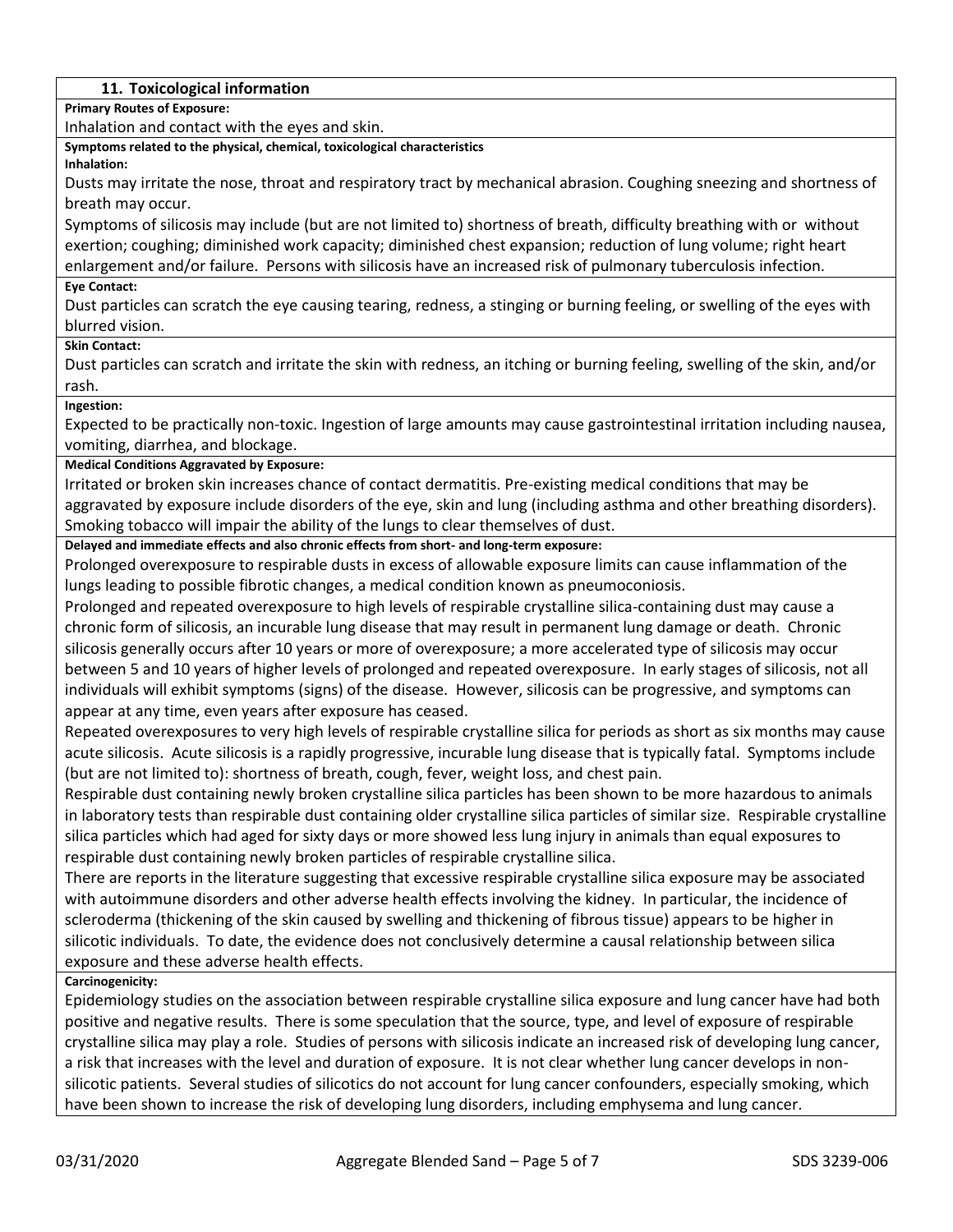In October 1996, an IARC Working Group designated respirable crystalline silica as carcinogenic (Group 1). In 2012, an IARC Working Group re-affirmed that inhalation of crystalline silica was a known human carcinogen. The NTP's Report on Carcinogens, 9th edition, lists respirable crystalline silica as a "known human carcinogen." In the year 2000, the American Conference of Governmental Industrial Hygienists (ACGIH) listed respirable crystalline silica (quartz) as a suspected human carcinogen (A-2). These classifications are based on sufficient evidence of carcinogenicity in certain experimental animals and on selected epidemiological studies of workers exposed to respirable crystalline silica.

**Additional information on toxicological-effects:**

**Acute toxicity:** Not classified

**Skin corrosion/irritation:** Not classified

**Serious eye damage/eye irritation:** Not classified

**Respiratory sensitization:** Not classified.

**Skin sensitization:** Not classified.

**Germ cell Mutagenicity:** Not classified

**Carcinogenicity:** May cause cancer (Inhalation).

**Reproductive toxicity:** Not classified

**Specific target organ toxicity - single exposure:** Not classified

**Specific target organ- toxicity – repeated exposure:** Causes damage to organs (lungs, respiratory system) through prolonged or repeated exposure (inhalation)

**Aspiration toxicity:** Not classified (not applicable- solid material)

| 12. Ecological information                              |
|---------------------------------------------------------|
| Ecotoxicity (aquatic and terrestrial, where available): |
| Not determined                                          |
| Persistence and degradability:                          |
| Not determined                                          |
| Bioaccumulative potential.                              |
| Not determined                                          |
| Mobility in soil.                                       |
| Not determined                                          |
| Other adverse effects.                                  |
| Not determined                                          |

#### **13. Disposal considerations**

**Safe handling and disposal of waste:**

Place contaminated materials in appropriate containers and dispose of in a manner consistent with applicable federal, state, and local regulations. Prevent from entering drainage, sewer systems, and unintended bodies of water. It is the responsibility of the user to determine, at the time of disposal, whether product meets criteria for hazardous waste. Product uses, transformations, mixture and processes, may render the resulting material hazardous.

#### **14. Transport information**

**UN Number:** Not regulated.